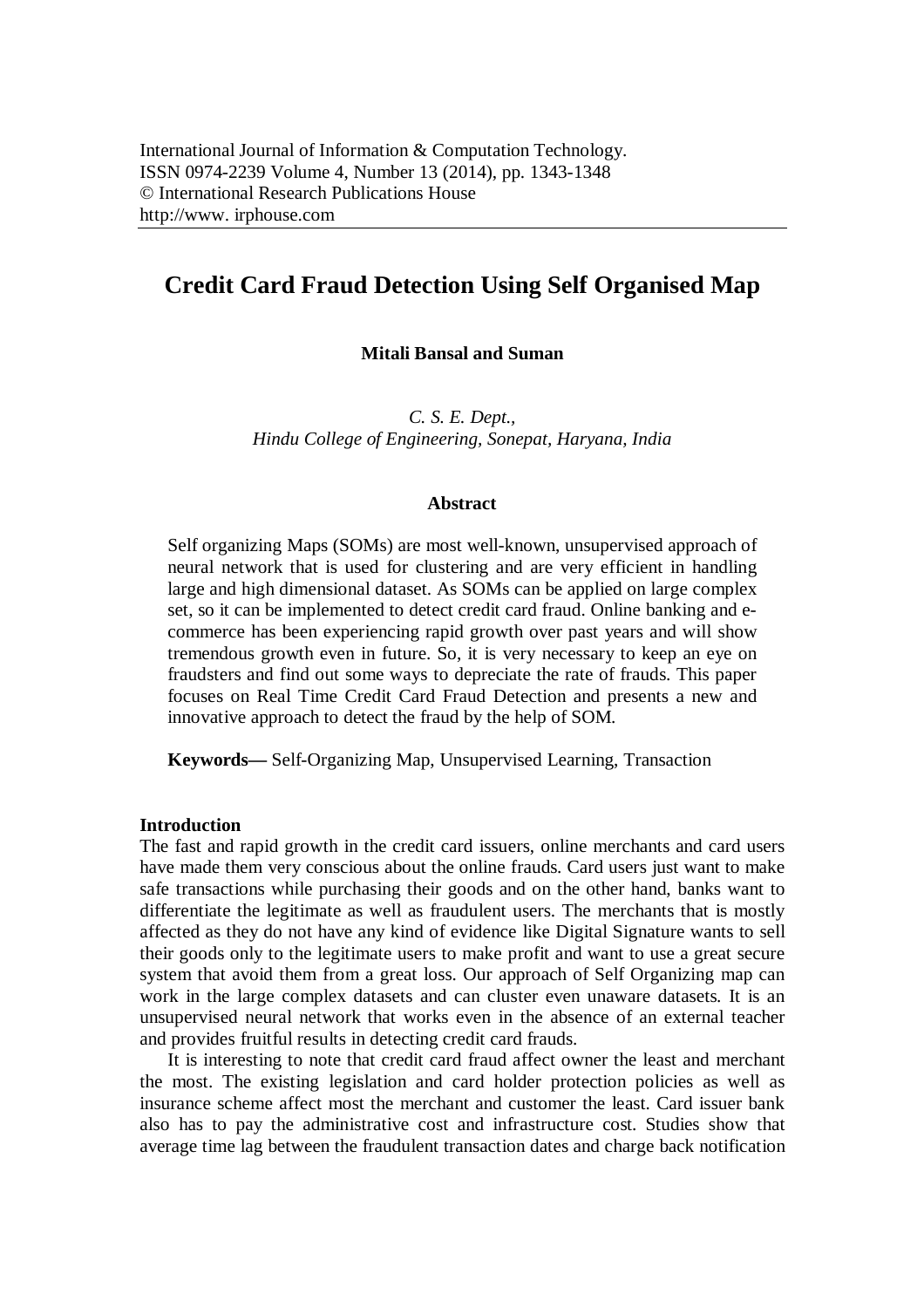can be high as 72 days, thereby giving fraudster sufficient time to cause severe damage.

In this paper first, you will see a brief survey of different approaches on credit card fraud detection systems,. In Section 2 we explain the design and architecture of SOM to detect Credit Card Fraud. Section 3, will represent results. Finally, Conclusion are presented in Section 4.

### **A Survey of Credit card fraud Detection**

Fraud Detection Systems work by trying to identify anomalies in an environment [1].

At the early stage, the research focus lies in using rule based expert systems. The model's rule constructed through the input of many fraud experts within the bank [2]. But when their processing is encountered, their output become was worst. Because the rule based expert system totally lies on the prior information of the data set that is generally not available easily in the case of credit card frauds. After these many Artificial Neural Network (ANN) is mostly used and solved very complex problems in a very efficient way [3].

Some believe that unsupervised methods are best to detect credit card frauds because these methods work well even in absence of external teacher. While supervised methods are based on prior data knowledge and surely needs an external teacher. Unsupervised method is used [4] [5] to detect some kind of anomalies like fraud. They do not cluster the data but provides a ranking on the list of all segments and by this ranking method they provide how much a segment is anomalous as compare to the whole data sets or other segments [6].

Dempster-Shafer Theory [1] is able to detect anomalous data. They did an experiment to detect infected E-mails by the help of D-S theory. As this theory can also be helpful because in this modern era all the new card information is sent through e-mails by the banks. Some various other approaches have also been used to detect Credit Card Frauds, one of which is ID3 pre pruning method in which decision tree is formed to detect anomalous data [7].

Artificial Neural Networks are other efficient and intelligent methods to detect credit card fraud. A compound method that is based on rule-based systems and ANN is used to detect Credit card fraud by Brause et al. [8].

Our work is based on self-organizing map that is based on unsupervised approach to detect Credit Card Fraud. We focus on to detect anomalous data by making clusters so that legitimate and fraudulent transactions can be differentiated. Collection of data and its pre-processing is also explained by giving example in fraud detection.

### **SYSTEM DESIGN ARCHITECTURE**

The SOM works well in detecting Credit Card Fraud and all its interesting properties we have already discussed. Here we provide some detailed prototype and working of SOM in fraud detection.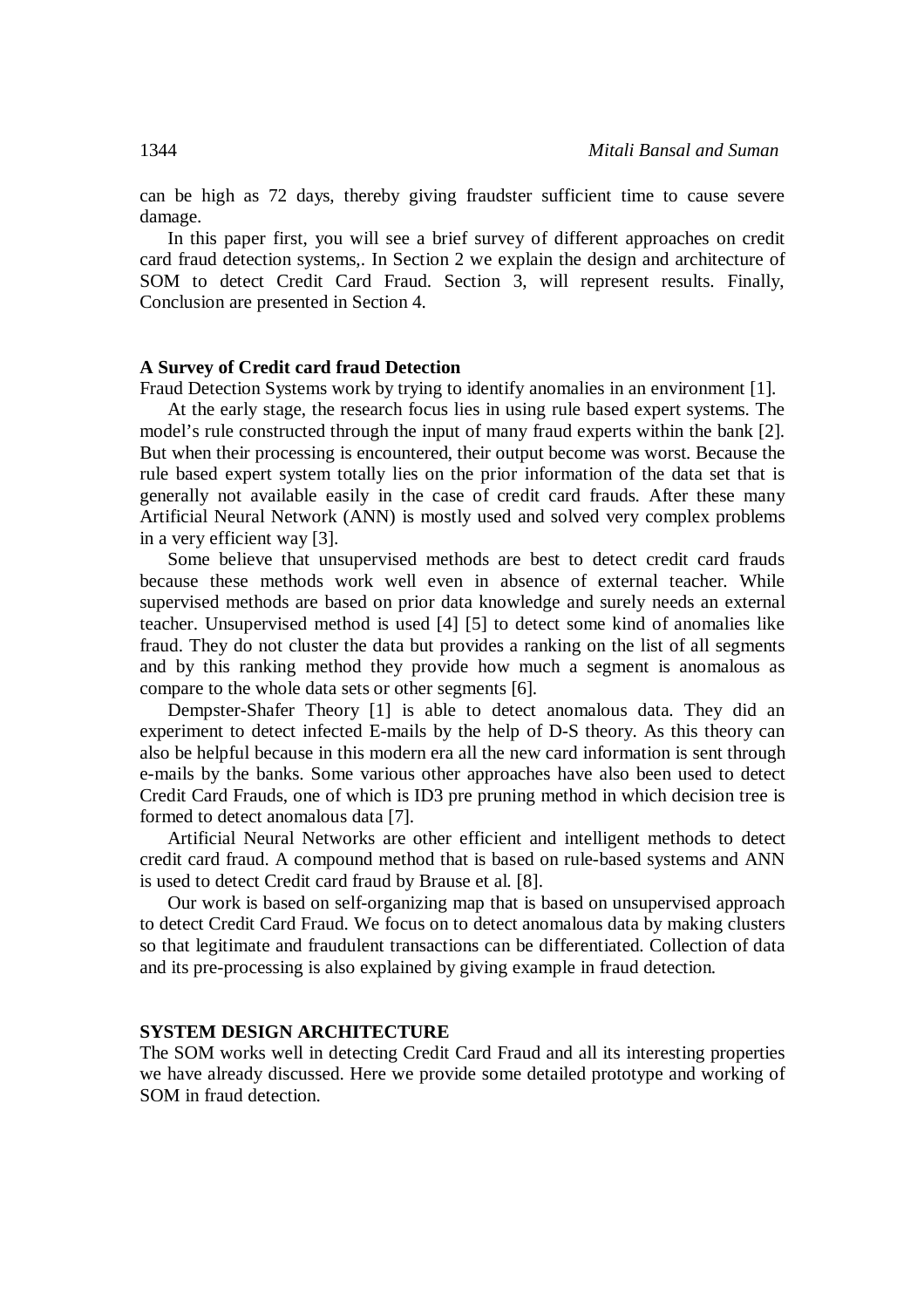### *Our Approach to detect Credit Card Fraud Using SOM*

Our approach towards Real time Credit Card Fraud detection is modelled by prototype. It is a multilayered approach as:

- **1.** Initial Selection of data set.
- **2.** Conversion of data from Symbolic to Numerical Data Set.
- **3.** Implementation of SOM.
- **4.** A layer of further review and decision making.

This multilayered approach works well in the detection of Credit Card Fraud. As this approach is based on SOM, so finally it will cluster the data into fraudulent and genuine sets. By further review the sets can be analyzed and proper decision can be taken based on those results. The algorithm that is implemented to detect credit card fraud using Self Organizing Map is represented in Figure 1:

1. Initially choose all neurons (weight vectors  $w_i$ ) randomly.

2. For each input vector  $I_i$ 

{ 2. 1) Convert all the symbolic input to the Numerical input by applying some mean and standard deviation formulas.

2. 2) Perform the initial authentication process like verification of Pin, Address, expiry date etc.

- }
- 3. Choose the learning rate parameter randomly for eg. 0. 5
- 4. Initially update all neurons for each input vector  $I_i$
- 5. Apply the unsupervised approach to distinguish the transaction into fraudulent and non-fraudulent cluster.

5. 1) Perform iteration till a specific cluster is not formed for a input vector.

- 6. By applying SOM we can divide the transactions into fraudulent  $(F_k)$  and genuine vector  $(G_k)$ .
- 7. Perform a manually review decision.
- 8. Get your optimized result.

## **Figure 1: Algorithm to detect Credit Card Fraud**

### **Initial Selection of Data Set**

Input vectors are generally in the form of High Dimensional Real world quantities which will be fed to a neuron matrix. These quantities are generally divided as [9]: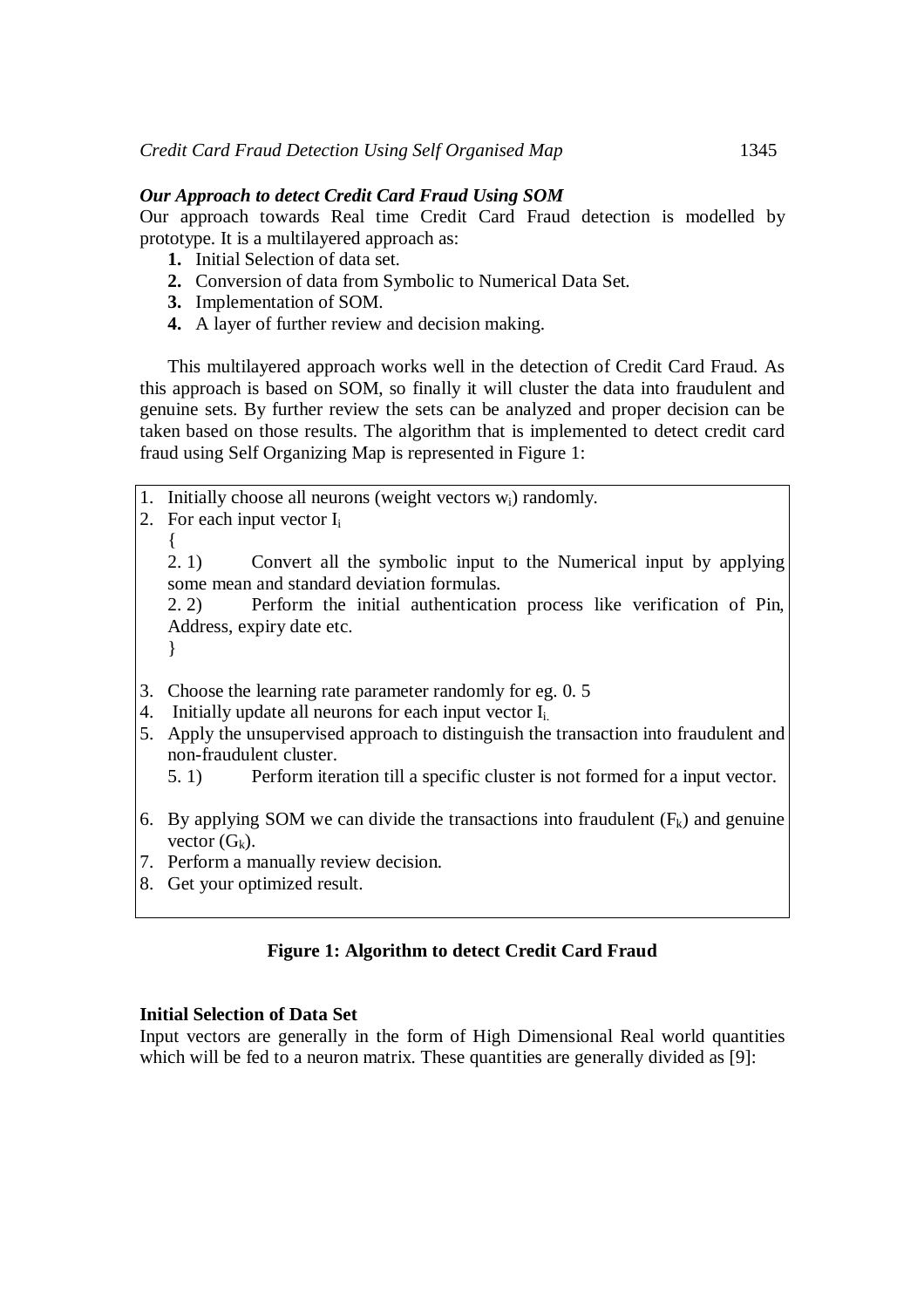1346 *Mitali Bansal and Suman*



**Figure 2: Division of Transactions to form an Input Matrix**

In Account related quantities we can include like account number, currency of account, account opening date, last date of credit or debit available balance etc. In customer related quantities we can include customer id, customer type like high profile, low profile etc. In transaction related quantities we can have transaction no, location, currency, its timestamp etc.

#### **Conversion of Symbolic data into Numeric**

In credit card fraud detection, all of the data of banking transactions will be in the form of the symbolic, so there is a need to convert that symbolic data into numeric one. For example location, name, customer id etc. Conversion of all this data needs some normal distribution mechanism on the basis of frequency. The normalizing of data is done using  $Z = (N_i-M_i) / S$  where  $N_i$  is frequency of occurrence of a particular entity, M is mean and S is standard deviation. Then after all this procedure we will arrive at normalized values [9].

#### **Implementation of SOM**

After getting all the normalized values, we make a input vector matrix. After that randomly weight vector is selected, this is generally termed as Neuron matrix. Dimension of this neuron matrix will be same as input vector matrix. A randomly learning parameter  $\alpha$  is also taken. The value of this learning parameter is a small positive value that can be adjusted according to the process. The commonly used similarity matrix is the Euclidian distance given by equation 1:

Distance between two neuron =  
\n
$$
j_x(p)=min_j |X-W_j(p)| = {X_i-W_{ij}(p)}^2
$$
<sup>1/2</sup>, (1)

Where  $j=1, 2, \ldots$  m and W is neuron or weight matrix, X is Input vectorThe main output of SOM is the patterns and cluster it has given as output vector. The cluster in credit card fraud detection will be in the form of fraudulent and genuine set represented as  $F_k$  and  $G_k$  respectively.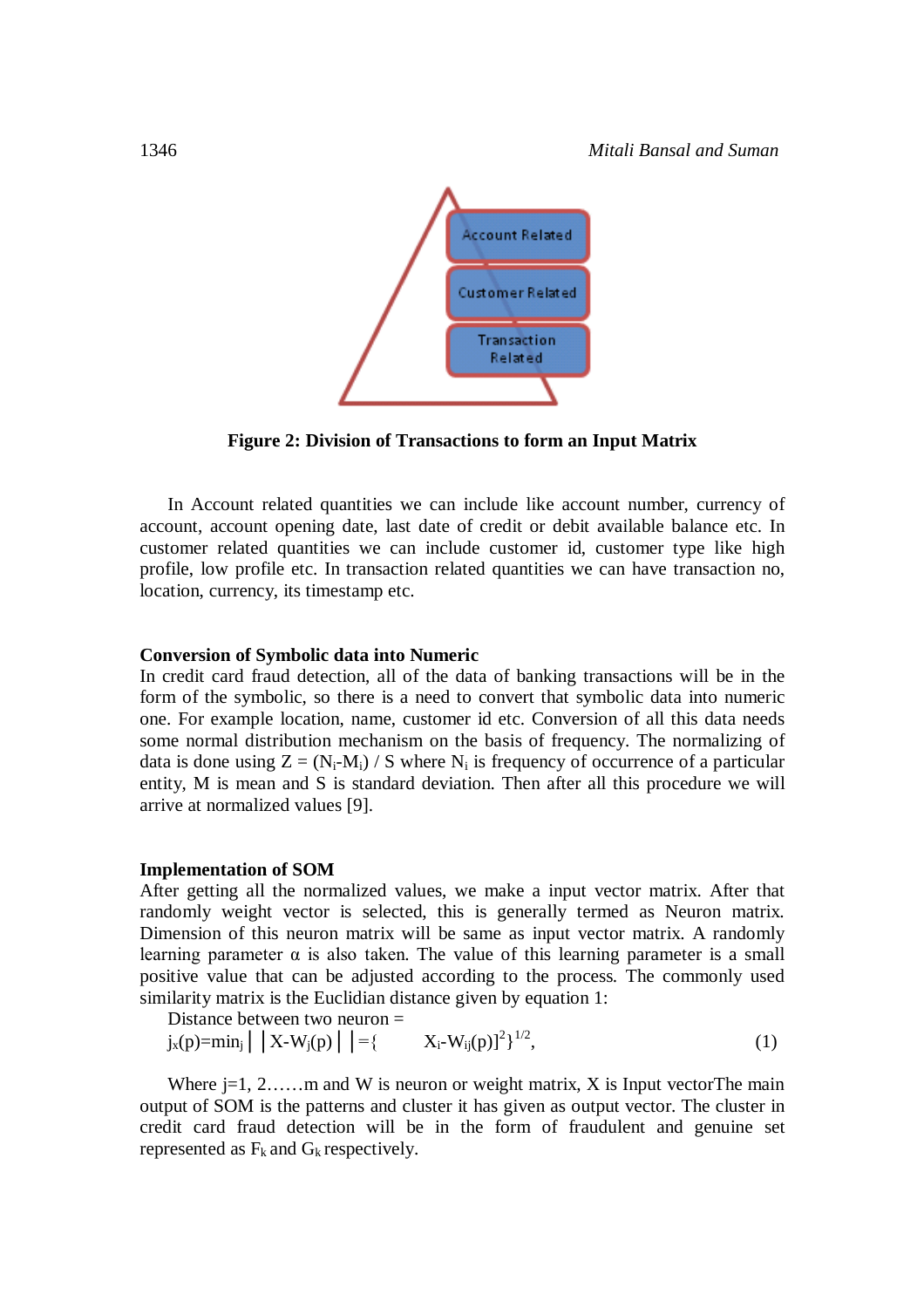### **Review and decision making**

The clustering of input data into fraudulent and genuine set shows the categories of transactions performed as well as rarely performed more frequently as well as rarely by each customer. Since by the help of SOM relationship as well as hidden patterns is unearthed, we get more accuracy in our results. If the extent of suspicious activity exceeds a certain threshold value that transaction can be sent for review. So, it reduces overall processing time and complexity.

#### **Results**

The no of transactions taken in Test1, Test2, Test3 and Test4 are 500, 1000, 1500 and 2000 respectively. When compared to ID3 algorithm our approach presents much efficient result as shown in figure 3.

#### **Conclusion**

As results shows that SOM gives better results in case of detecting credit card fraud. As all parameters are verified and well represented in plots. The uniqueness of our approach lies in using the normalization and clustering mechanism of SOM of detecting credit card fraud. This helps in detecting hidden patterns of the transactions which cannot be identified to the other traditional method. With appropriate no of weight neurons and with help of thousands of iterations the network is trained and then result is verified to new transactions. The concept of normalization will help to normalize the values in other fraud cases and SOM will be helpful in detecting anomalies in credit card fraud cases. This unsupervised approach will lead a bank to manage frauds and helps try to avoid the occurrence of fraud as early as possible.



### **Figure 3: Results**